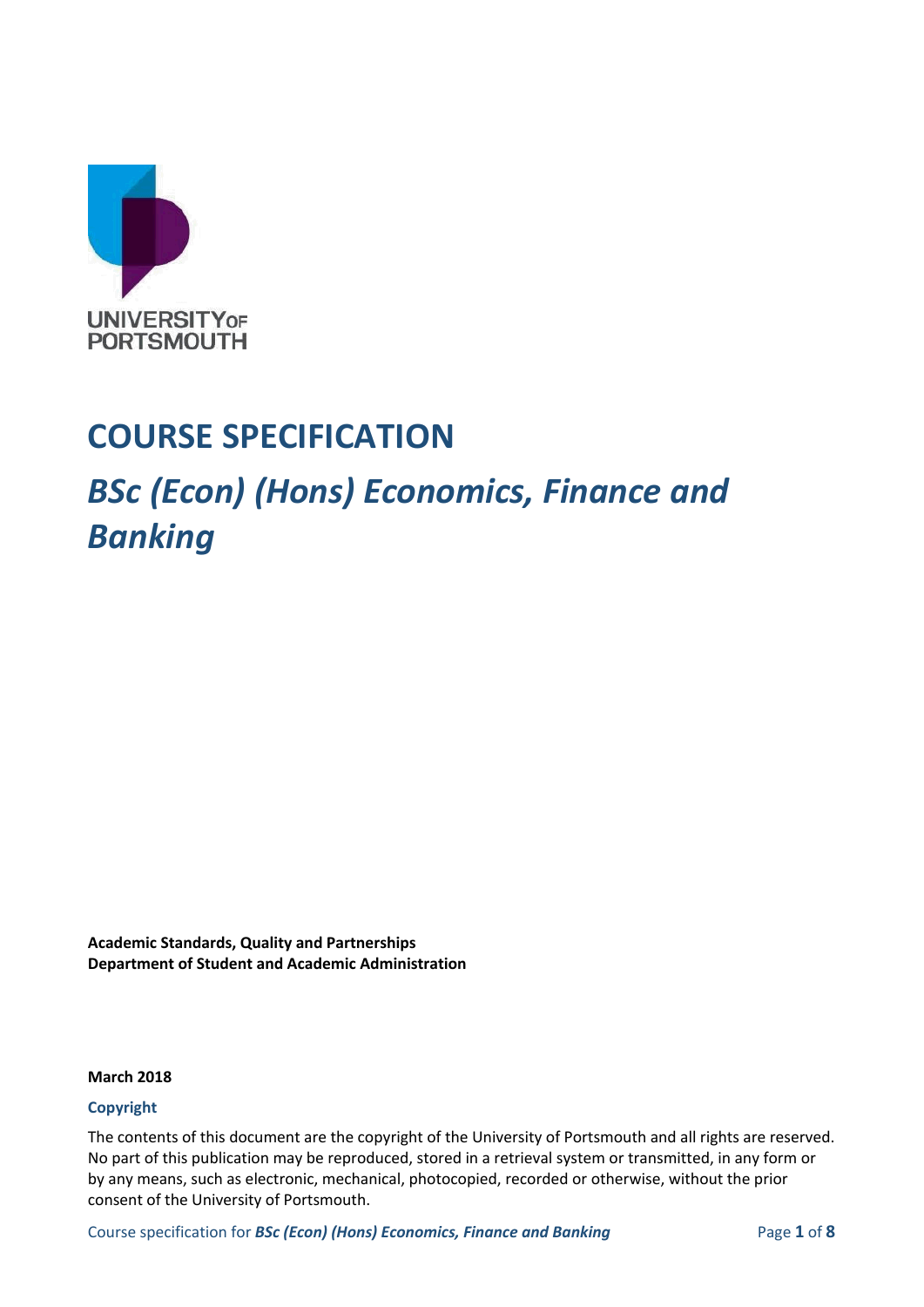# **COURSE SPECIFICATION**

Please refer to the [Course Specification Guidance Notes](http://www.port.ac.uk/departments/services/academicregistry/qmd/curriculum-framework-2019-20/filetodownload,201767,en.docx) for guidance on completing this document.

|                                                                                                         | <b>BSc (Econ) (Hons) Economics, Finance and</b>                                                                     |  |
|---------------------------------------------------------------------------------------------------------|---------------------------------------------------------------------------------------------------------------------|--|
| <b>Course Title</b>                                                                                     | <b>Banking</b>                                                                                                      |  |
| <b>Final Award</b>                                                                                      | <b>BSc</b>                                                                                                          |  |
| <b>Exit Awards</b>                                                                                      | CertHE, DipHE                                                                                                       |  |
| Course Code / UCAS code (if applicable)                                                                 | C <sub>1826</sub> S                                                                                                 |  |
| Mode of study                                                                                           | <b>Full time</b>                                                                                                    |  |
| Mode of delivery                                                                                        | Campus                                                                                                              |  |
| Normal length of course                                                                                 | 3 years, 4 years with placement                                                                                     |  |
| Cohort(s) to which this course specification<br>applies                                                 | From September 2019 intake onwards                                                                                  |  |
| <b>Awarding Body</b>                                                                                    | University of Portsmouth                                                                                            |  |
| <b>Teaching Institution</b>                                                                             | University of Portsmouth                                                                                            |  |
| Faculty                                                                                                 | Faculty of Business and Law                                                                                         |  |
| School/Department/Subject Group                                                                         | <b>Economics and Finance</b>                                                                                        |  |
| School/Department/Subject Group<br>webpage                                                              | http://www.port.ac.uk/portsmouth-business-school/                                                                   |  |
| Course webpage including entry criteria                                                                 | http://www.port.ac.uk/courses/accounting-economics-<br>and-finance/bsc-econ-hons-economics-finance-and-<br>banking/ |  |
| Professional and/or Statutory Regulatory<br><b>Body accreditations</b>                                  | None                                                                                                                |  |
| <b>Quality Assurance Agency Framework for</b><br><b>Higher Education Qualifications (FHEQ)</b><br>Level | Level 6                                                                                                             |  |

This course specification provides a summary of the main features of the course, identifies the aims and learning outcomes of the course, the teaching, learning and assessment methods used by teaching staff, and the reference points used to inform the curriculum.

This information is therefore useful to potential students to help them choose the right course of study, to current students on the course and to staff teaching and administering the course.

Further detailed information on the individual modules within the course may be found in the relevant module descriptors and the Course Handbook provided to students on enrolment.

Please refer to the [Module Web Search](https://register.port.ac.uk/ords/f?p=111:1:0:::::) for further information on the course structure and modules.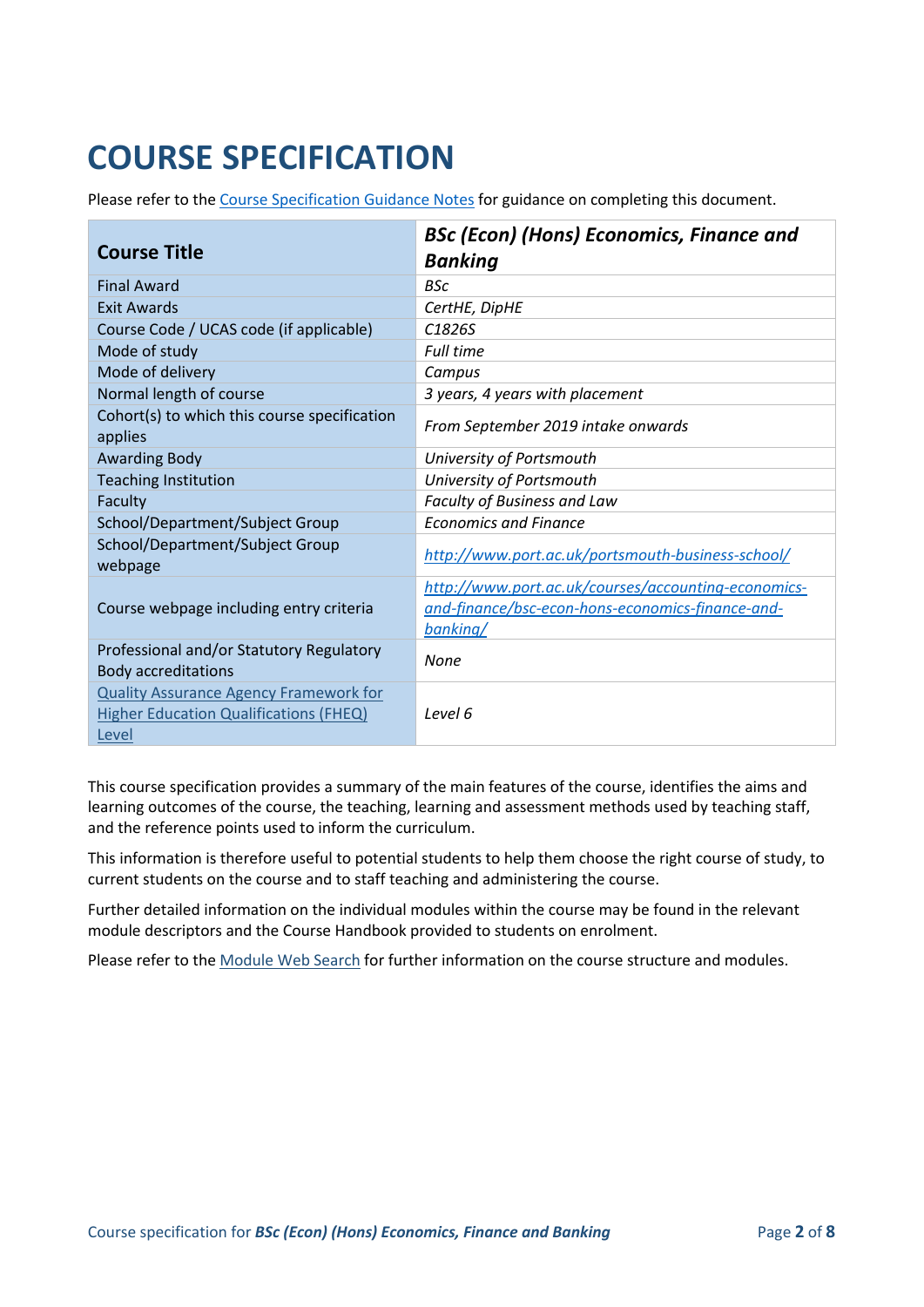## **Educational aims of the course**

The B.Sc. (Econ) (Honours) Economics, Finance and Banking course aims to supplement a knowledge of economics with a more specific focus on its application to the banking and financial sectors. The programme equips the successful graduate sufficiently to embark upon a career in finance or banking.

The course is based around developing key skills in numeracy, abstraction and modelling, which allows students to solve problems and make policy recommendations with confidence. Dedicated Personal Development Planning modules that are core to each level of study develop a sense of self-worth in students, preparing them for professional careers in areas relating to economics, business and finance. In addition, a significant majority of the teaching staff associated with these courses are undertaking world class, impactful research in economics and finance; thus research-informed teaching is embedded throughout all levels of study.

More specifically, the course aims to:

• Provide an awareness of concepts, principles and tools relating to economics, finance and banking;

• Develop an understanding of the global issues facing international financial and banking sectors, including effective regulation;

- Present a stimulating, challenging and rewarding environment;
- Contain a clearly defined core, which is accompanied by a range of optional units;
- Equip students with analytical, quantitative, research and communication skills;
- Allow students the opportunity to apply to undertake a work placement;

• Encourage personal development planning (PDP) through the operation of dedicated units and close collaboration with the University's Careers and Recruitment services.

## **Course Learning Outcomes and Learning, Teaching and Assessment Strategies**

The [Quality Assurance Agency for Higher Education \(QAA\)](http://www.qaa.ac.uk/en) sets out a national framework of qualification levels, and the associated standards of achievement are found in their [Framework for Higher Education](http://www.qaa.ac.uk/publications/information-and-guidance/publication/?PubID=2718#.WpmPXWrFL3i)  [Qualifications](http://www.qaa.ac.uk/publications/information-and-guidance/publication/?PubID=2718#.WpmPXWrFL3i) document.

The Course Learning Outcomes for this course are outlined in the tables below.

#### **A. Knowledge and understanding of:**

Graduates will have knowledge and understanding of economics, finance and banking. In order to show this, they will be able to:

| LO<br>numbe | <b>Learning outcome</b>                                                                                                      | <b>Learning and</b><br><b>Teaching</b><br>methods                                                                                                                                        | Assessment<br>methods                                                                                                                              |
|-------------|------------------------------------------------------------------------------------------------------------------------------|------------------------------------------------------------------------------------------------------------------------------------------------------------------------------------------|----------------------------------------------------------------------------------------------------------------------------------------------------|
| A1          | Explain the major theories of economics and finance, as<br>well as their relevance and application to practical<br>problems. | Teaching of core<br>theories of<br>economics and<br>finance, as well as<br>underpinning<br>quantitative skills,<br>is primarily<br>achieved through<br>a programme of<br><b>lectures</b> | Assessment of<br>core<br>economic,<br>financial and<br>quantitative<br>principles is<br>achieved<br>through a mix<br>of coursework,<br>examination |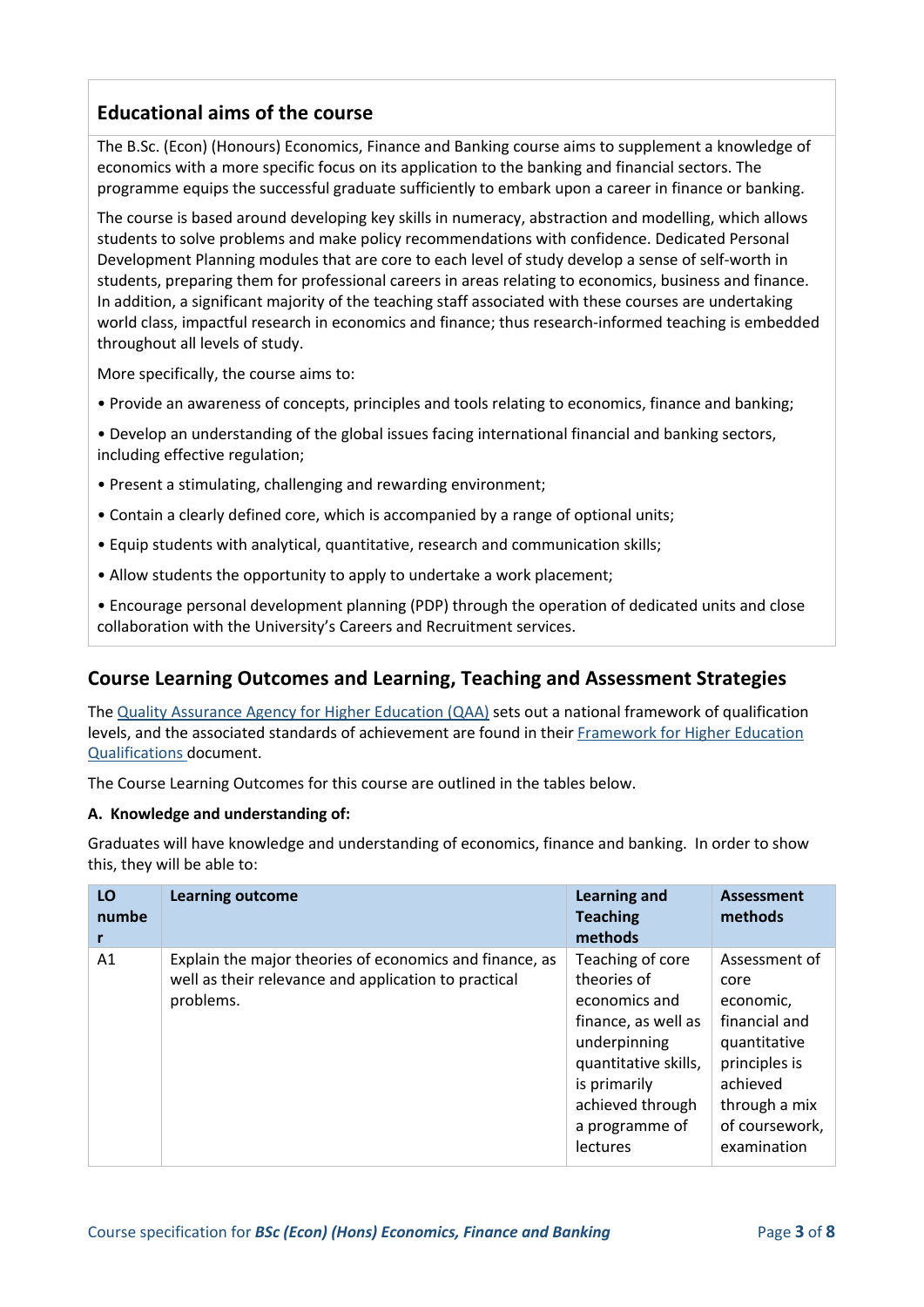| A2 | Deploy appropriate quantitative techniques that enable<br>the understanding of central concepts in economics<br>and finance. | supplemented by<br>seminars,<br>workshops and<br>computer labs.<br>Learning is<br>reinforced | and set<br>exercises.<br>Coursework<br>typically<br>includes a mix<br>of reports, |
|----|------------------------------------------------------------------------------------------------------------------------------|----------------------------------------------------------------------------------------------|-----------------------------------------------------------------------------------|
|    |                                                                                                                              | through guided<br>independent<br>study.                                                      | essays and<br>assignments.                                                        |

#### **B. Cognitive (Intellectual or Thinking) skills, able to:**

Graduates will have critical thinking skills. In order to show this, they will be able to:

| LO<br>numbe | <b>Learning outcome</b>                                                                                                                            | <b>Learning and</b><br><b>Teaching</b><br>methods                                                                                                                                                                            | <b>Assessment</b><br>methods                                                                     |
|-------------|----------------------------------------------------------------------------------------------------------------------------------------------------|------------------------------------------------------------------------------------------------------------------------------------------------------------------------------------------------------------------------------|--------------------------------------------------------------------------------------------------|
| <b>B1</b>   | Make appropriate use of empirical evidence from<br>academic research literature and evaluate the<br>significance and limitations of such evidence. | Students are<br>taught how to<br>conduct a<br>literature<br>review and work<br>with financial<br>and economic<br>data through a<br>combination of<br>lectures,<br>seminars,<br>computer labs<br>and supervisory<br>meetings. | These learning<br>outcomes are<br>mostly assessed<br>via coursework<br>using a<br>combination of |
| <b>B2</b>   | Apply appropriate analytical methods to explore the<br>relationships between financial and economic<br>variables.                                  |                                                                                                                                                                                                                              | written reviews<br>and technical<br>reports<br>requiring the<br>use of specialist<br>software.   |

#### **C. Practical (Professional or Subject) skills, able to:**

Graduates will be problem solvers with a creative, entrepreneurial mind-set. In order to show this, they will be able to:

| LO<br>numbe<br>r | <b>Learning outcome</b>                                                                                | <b>Learning and</b><br><b>Teaching</b><br>methods                                                                                                                                                          | <b>Assessment</b><br>methods                                                                                                                                                                 |
|------------------|--------------------------------------------------------------------------------------------------------|------------------------------------------------------------------------------------------------------------------------------------------------------------------------------------------------------------|----------------------------------------------------------------------------------------------------------------------------------------------------------------------------------------------|
| C <sub>1</sub>   | Abstract the essential features from a complex system<br>to provide a usable framework for evaluation. | Students are<br>introduced to<br>financial and<br>economic data<br>primarily in<br>computer labs,<br>seminars and<br>workshops. The<br>essential skills of<br>simplification of<br>complex<br>problems and | Students are<br>primarily<br>assessed on the<br>theoretical<br>construction,<br>manipulation<br>and application<br>of financial and<br>economic<br>models through<br>written<br>examinations |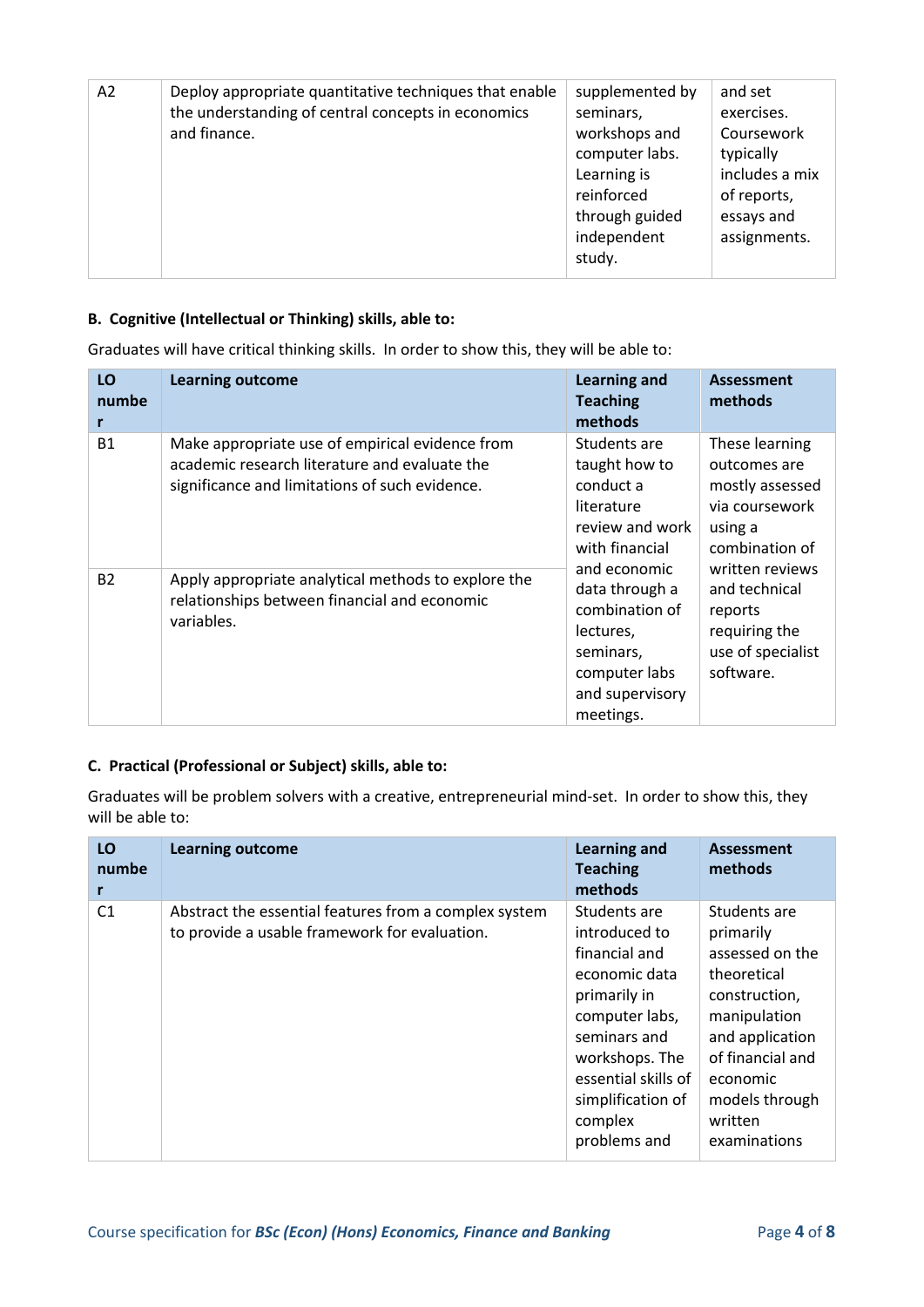| C <sub>2</sub> | Organise and present economic or financial data to<br>frame an appropriate problem and identify a solution. | abstraction are<br>introduced via a<br>combination of<br>lectures and<br>seminars.<br>Learning is<br>reinforced<br>through guided<br>independent<br>study. | and set-<br>exercises. The<br>practical<br>implementation<br>and use of data<br>is primarily<br>assessed<br>through<br>coursework,<br>mostly in the<br>form of written<br>reports and<br>essays. |
|----------------|-------------------------------------------------------------------------------------------------------------|------------------------------------------------------------------------------------------------------------------------------------------------------------|--------------------------------------------------------------------------------------------------------------------------------------------------------------------------------------------------|
|----------------|-------------------------------------------------------------------------------------------------------------|------------------------------------------------------------------------------------------------------------------------------------------------------------|--------------------------------------------------------------------------------------------------------------------------------------------------------------------------------------------------|

#### **D. Transferrable (Graduate and Employability) skills, able to:**

Graduates will be effective communicators.

Graduates will be global citizens with an awareness of how issues of ethics, sustainability and responsibility affect professional practice.

In order to show this, they will be able to:

| LO<br>numbe<br>r | <b>Learning outcome</b>                                                                                                                             | <b>Learning and</b><br><b>Teaching</b><br>methods                                                               | <b>Assessment</b><br>methods                                                                          |
|------------------|-----------------------------------------------------------------------------------------------------------------------------------------------------|-----------------------------------------------------------------------------------------------------------------|-------------------------------------------------------------------------------------------------------|
| D <sub>1</sub>   | Deliver an effective oral presentation.                                                                                                             | Transferrable<br>skills are<br>developed<br>through a<br>combination of<br>group and                            | Assessment is<br>via a<br>combination of<br>examination<br>and<br>coursework.                         |
| D <sub>2</sub>   | Produce a clear, well-written report containing an<br>analysis of available evidence.                                                               | individual<br>tutorials, as well<br>as lectures,<br>seminars and<br>workshops.<br>Students are<br>introduced to | Coursework<br>assignments<br>may be<br>individual or<br>group-based<br>and typically<br>take the form |
| D <sub>3</sub>   | Show understanding of the functions and complexity of<br>international banking and financial markets by<br>addressing a realistic problem scenario. | financial<br>problems,<br>including<br>regulation, during<br>lectures and<br>seminars in core<br>finance and    | of<br>presentations,<br>reports, essays<br>and reflective<br>personal<br>development<br>planning      |
| D <sub>4</sub>   | Show understanding of the issues surrounding the<br>effective regulation of financial systems.                                                      | banking modules.<br>Learning is<br>reinforced<br>through guided<br>independent<br>study.                        | portfolios.                                                                                           |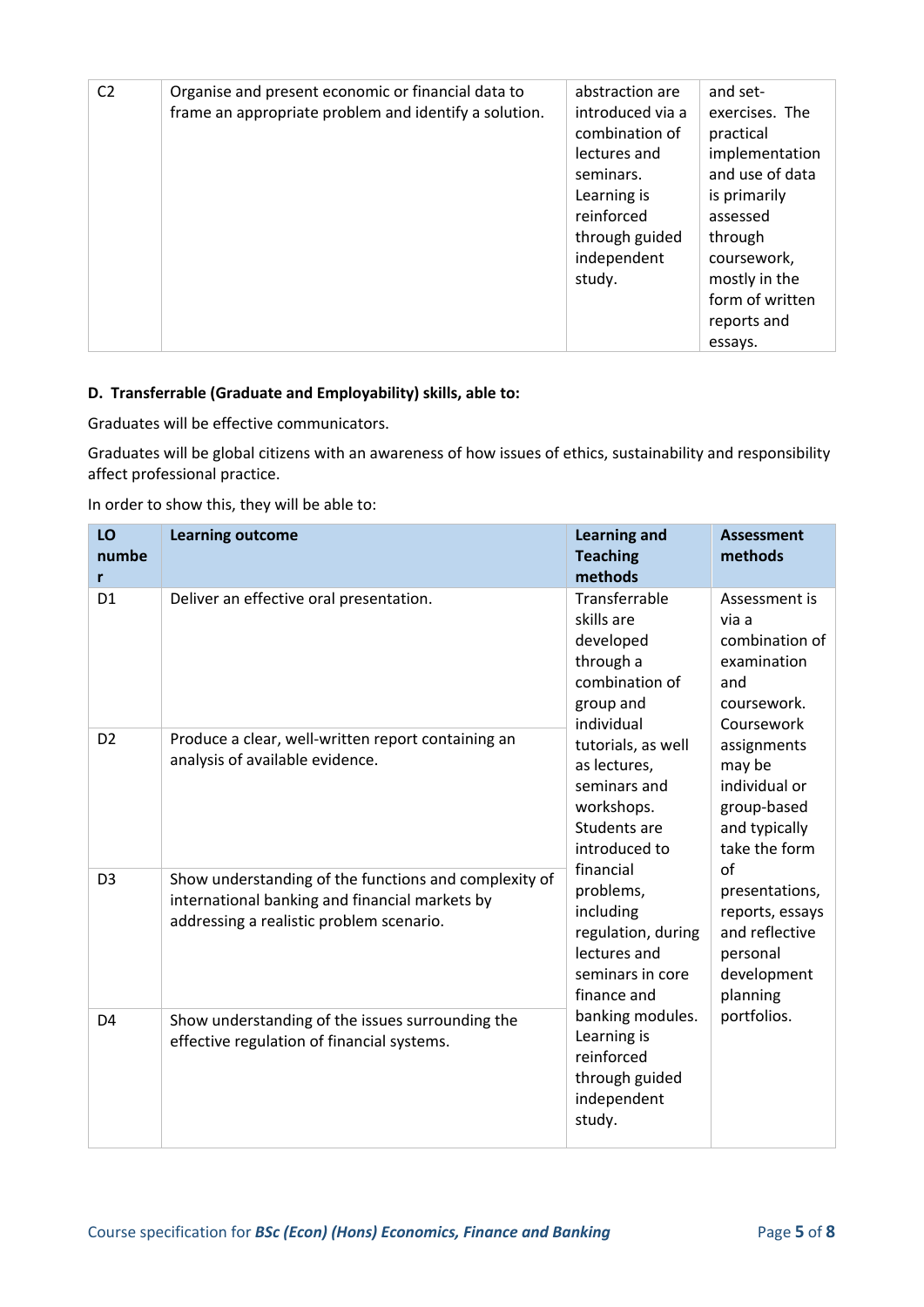## **Academic Regulations**

The current University of Portsmouth [Academic Regulations](http://www.port.ac.uk/departments/services/academicregistry/qmd/assessmentandregulations/) will apply to this course.

## **Support for Student Learning**

The University of Portsmouth provides a comprehensive range of support services for students throughout their course, details of which are available at the [MyPort](http://myport.ac.uk/) student portal.

In addition to these University support services, this course also provides support to students in the form of personal tutors who guide students through personal development planning, as well as a dedicated course management team and regular office hours offered by all members of academic staff. Students are also supported in the development of study skills by a Faculty Study Support Team and have the opportunity to receive additional help and support with quantitative subjects via the university's Maths Café programme.

## **Evaluation and Enhancement of Standards and Quality in Learning and Teaching**

The University of Portsmouth undertakes comprehensive monitoring, review and evaluation of courses within clearly assigned staff responsibilities. Student feedback is a key feature in these evaluations, as represented in our [Policy for Listening to and Responding to the Student Voice](http://policies.docstore.port.ac.uk/policy-069.pdf) where you can also find further information.

### **Reference Points**

The course and outcomes have been developed taking account of:

*Insert additional reference points or delete as required*

- [University of Portsmouth Curriculum Framework Specification](http://www.port.ac.uk/departments/services/academicregistry/qmd/curriculum-framework-2019-20/filetodownload,201776,en.pdf)
- [University of Portsmouth Education Strategy 2016 -](http://policies.docstore.port.ac.uk/policy-187.pdf) 2020
- [University of Portsmouth Code of Practice for Work-based and Placement Learning](http://policies.docstore.port.ac.uk/policy-151.pdf)
- [Quality Assurance Agency UK Quality Code for Higher Education](http://www.qaa.ac.uk/assuring-standards-and-quality/the-quality-code/)
- [Quality Assurance Agency Qualification Characteristic Statements](http://www.qaa.ac.uk/assuring-standards-and-quality/the-quality-code/characteristics-statements)
- [Quality Assurance Agency Subject Benchmark Statements](http://www.qaa.ac.uk/assuring-standards-and-quality/the-quality-code/subject-benchmark-statements) for Economics and for Finance
- [Quality Assurance Agency Framework for Higher Education Qualifications](http://www.qaa.ac.uk/publications/information-and-guidance/publication/?PubID=2718#.WpnZNmrFL3j)
- Requirements of Professional and/or Statutory Regulatory Bodies: Association to Advance Collegiate Schools of Business (AACSB)
- Vocational and professional experience, scholarship and research expertise of the University of Portsmouth's academic members of staff
- **National Occupational Standards**

#### **Disclaimer**

The University of Portsmouth has checked the information provided in this Course Specification and will endeavour to deliver this course in keeping with this Course Specification. However, changes to the course may sometimes be required arising from annual monitoring, student feedback, and the review and update of modules and courses.

Where this activity leads to significant changes to modules and courses there will be prior consultation with students and others, wherever possible, and the University of Portsmouth will take all reasonable steps to minimise disruption to students.

It is also possible that the University of Portsmouth may not be able to offer a module or course for reasons outside of its control, for example, due to the absence of a member of staff or low student registration numbers. Where this is the case, the University of Portsmouth will endeavour to inform applicants and students as soon as possible, and where appropriate, will facilitate the transfer of affected students to another suitable course.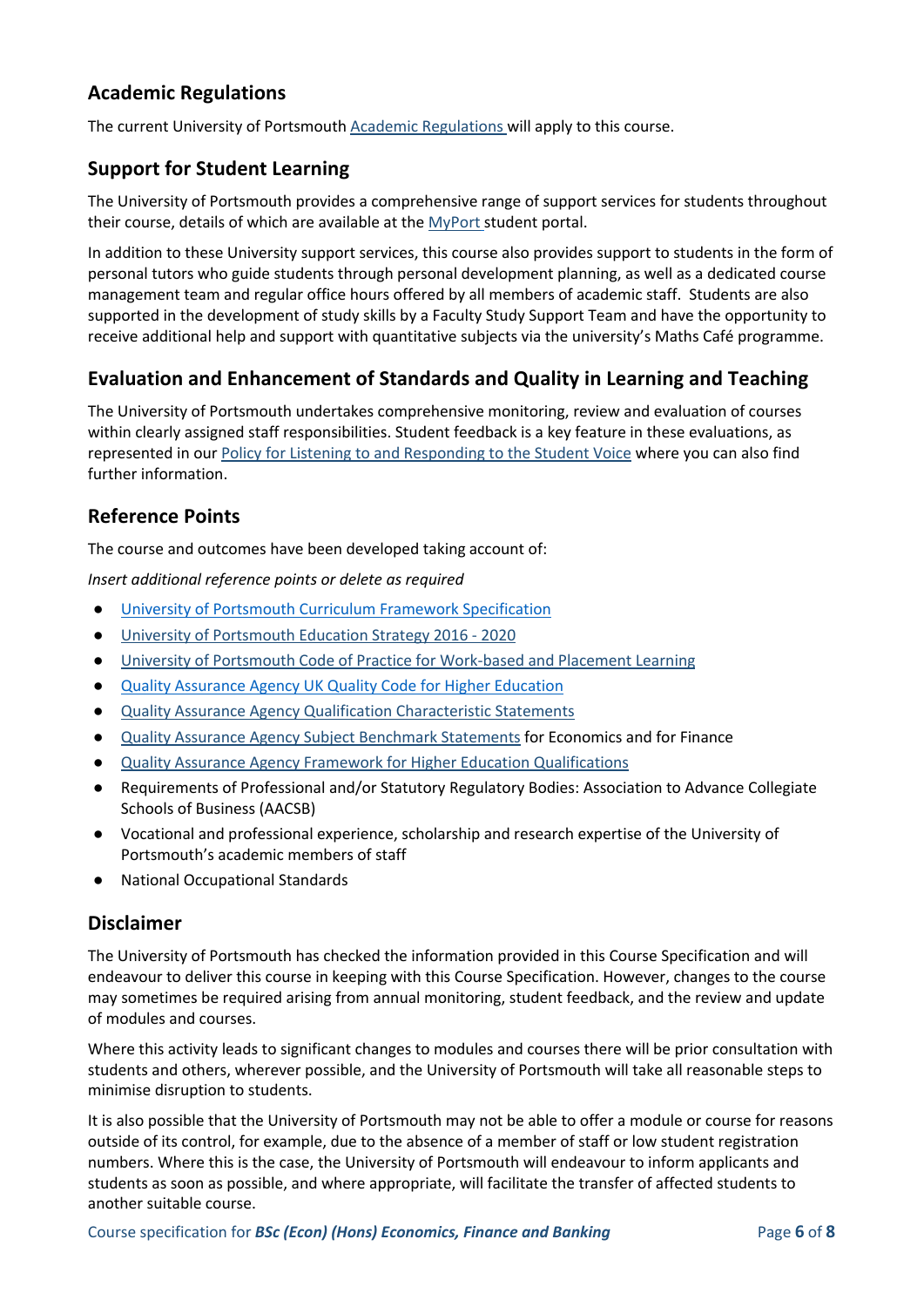## **Copyright**

The contents of this Course Specification are the copyright of the University of Portsmouth and all rights are reserved. No part of this publication may be reproduced, stored in a retrieval system or transmitted, in any form or by any means, such as electronic, mechanical, photocopied, recorded or otherwise, without the prior consent of the University of Portsmouth.